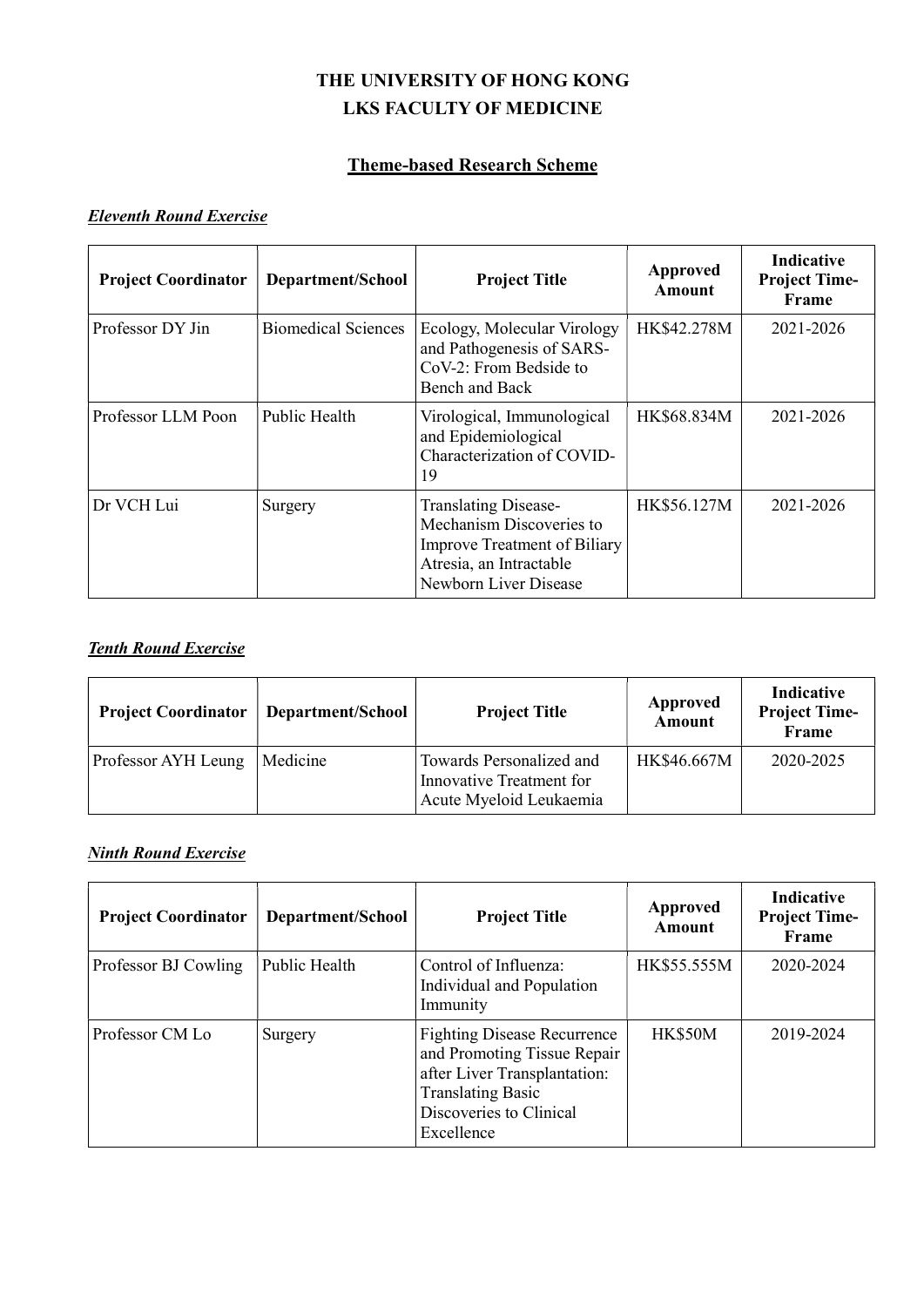# Eighth Round Exercise

| <b>Project Coordinator</b> | Department/School | <b>Project Title</b>                                    | Approved<br>Amount | <b>Indicative</b><br><b>Project Time-</b><br>Frame |
|----------------------------|-------------------|---------------------------------------------------------|--------------------|----------------------------------------------------|
| Professor Z Chen           | Microbiology      | Potentiating Host Immunity<br>for HIV-1 Functional Cure | HK\$47.128M        | 2018-2023                                          |

**Seventh Round Exercise** 

| <b>Project Coordinator</b> | Department/School | <b>Project Title</b>                                                                                                                                                                                | Approved<br><b>Amount</b> | Indicative<br><b>Project Time-</b><br>Frame |
|----------------------------|-------------------|-----------------------------------------------------------------------------------------------------------------------------------------------------------------------------------------------------|---------------------------|---------------------------------------------|
| Professor ML Lung          | Clinical Oncology | <b>Translational Studies for</b><br>Elucidating the Tumor<br>Heterogeneity and Molecular<br><b>Evolution in Metastatic</b><br>Gastrointestinal Tract<br><b>Cancers for Personalized</b><br>Medicine | HK\$33.333M               | 2017-2021                                   |

## **Sixth Round Exercise**

| <b>Project Coordinator</b> | Department/School | <b>Project Title</b>                                                                                                                                                                                                                     | Approved<br>Amount | <b>Indicative</b><br><b>Project Time-</b><br>Frame |
|----------------------------|-------------------|------------------------------------------------------------------------------------------------------------------------------------------------------------------------------------------------------------------------------------------|--------------------|----------------------------------------------------|
| Professor SY Leung         | Pathology         | <b>Gastric Cancer Genomics</b><br>and Beyond - Moving from<br>Patient Samples to 3D<br>Organoid Cultures for<br><b>Integrative Genomics</b><br>Analysis, Drug Sensitivity<br>Assays, Cell Biological<br><b>Studies and Animal Models</b> | <b>HK\$40M</b>     | 2016-2021                                          |
| Professor IOL Ng           | Pathology         | <b>Understanding Cancer</b><br>Stemness in Liver Cancer -<br>From Regulation to<br><b>Translational Applications</b>                                                                                                                     | HK\$42.222M        | 2016-2021                                          |

# **Fifth Round Exercise**

| <b>Project Coordinator</b> | Department/School | <b>Project Title</b>                                                                                                       | <b>Approved</b><br>Amount | Indicative<br><b>Project Time-</b><br>Frame |
|----------------------------|-------------------|----------------------------------------------------------------------------------------------------------------------------|---------------------------|---------------------------------------------|
| Professor PCY Woo          | Microbiology      | Molecular Basis for<br>Interspecies Transmission<br>and Pathogenesis of<br>Middle East Respiratory<br>Syndrome Coronavirus | HK\$46.712M               | 2016-2020                                   |